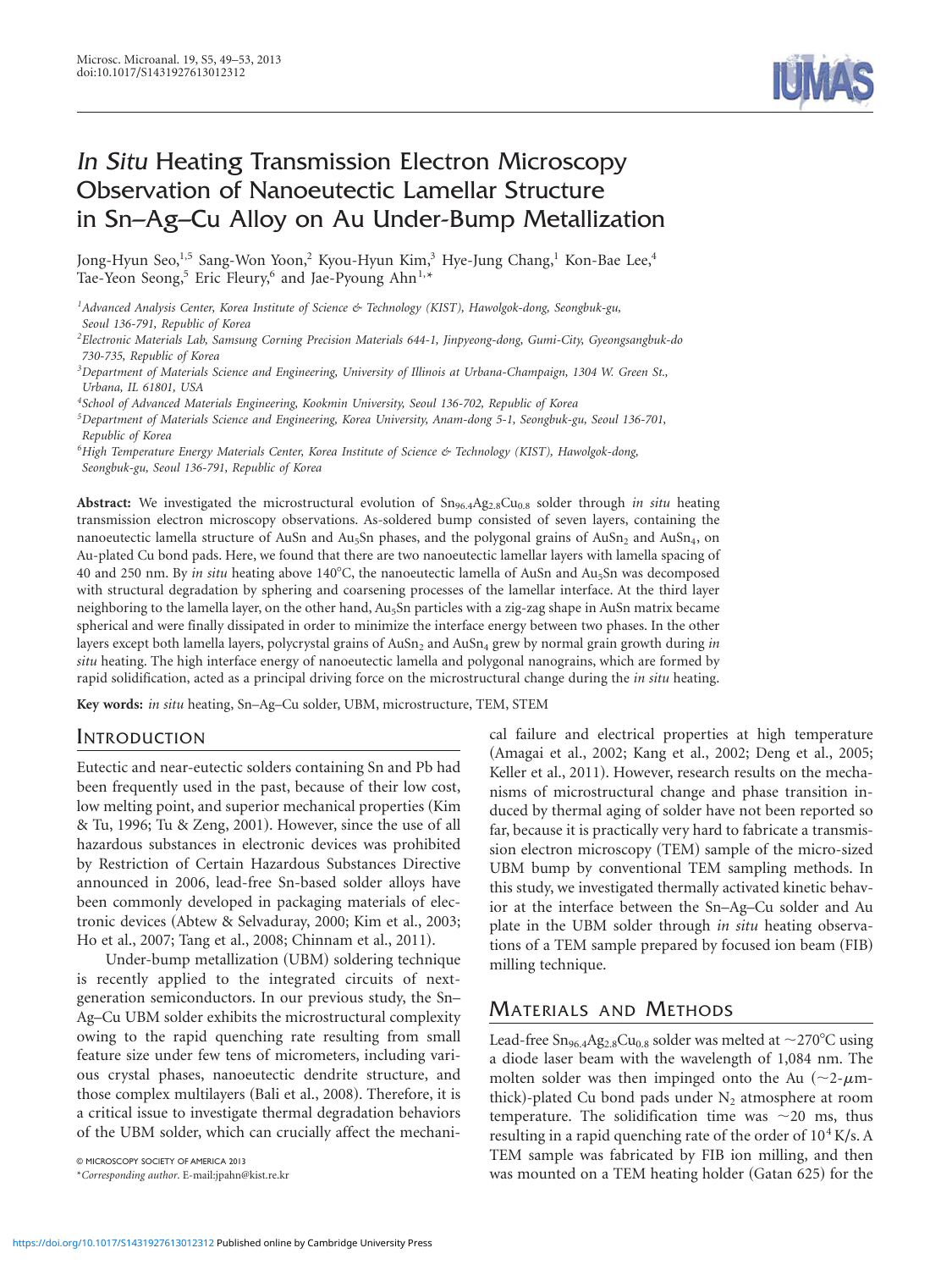

**Figure 1. a**: A scanning electron microscopy (SEM) image of a packaged under-bump metallization solder, (b) a cross-sectional SEM image, and (c) a transmission electron microscopy image observed after focused ion beam ion milling, which is corresponding to (b) in position and magnification.

*in situ* heating TEM and scanning TEM (STEM) observations up to 180°C. The phase and composition in each layer of the UBM solder was determined by convergent beam electron diffraction characterizations and energy-dispersive spectroscopy measurements in TEM nanoprobe mode, respectively.

## RESULTS AND DISCUSSION

Figure 1 shows a scanning electron microscopy (SEM) image of a packaged UBM solder (Fig. 1a), and the crosssectional SEM (Fig. 1b) and TEM (Fig. 1c) images observed after FIB ion milling. The Figures 1b and 1c have one-toone correspondence in the microstructure. In the UBM solder solidified at 220°C, which is a solidus temperature of the UBM solder, various eutectic phases, which can be observed in binary Au–Sn alloy, were formed along the rapid heat flux. As shown in Figures 1b and 1c, the solder is distinguished by seven layers  $(A-G)$ , which was thermodynamically interpreted in our previous work (Bali et al., 2008). The six layers  $(A-F)$  can be observed in Figure 1c, but Layer G was unfortunately milled away during TEM sampling by FIB. Through our previous result (Bali et al., 2008)

and more detailed TEM observations in this study, we can precisely identify the crystallographic information of each layer. Layers A and B consist of fine and coarse lamellar structures, respectively, with the eutectic phases of Au<sub>5</sub>Sn and AuSn. Although Layer C has the same eutectic phases of Au5Sn and AuSn as Layers A and B, it has a normal casting structure rather than a lamellar structure. In the Layers D and E, polycrystals and equiaxed grains are developed at each layer with different phases of orthorhombic  $AuSn<sub>2</sub>$  and AuSn<sub>4</sub>. The AuSn<sub>4</sub> phase in Layer E shows a different growth behavior in Layer F, where the  $AuSn<sub>4</sub>$  phase protrudes into Sn matrix in Layer G. In the final Layer G, the  $AuSn<sub>4</sub>$  grains are isolated in Sn matrix. The characteristics of microstructural change and phase transition observed during *in situ* heating of as-soldering were summarized in Table 1, including *in situ* TEM results at 140 and 180°C. Unlike the SEM image (Fig. 1b), the Layer A of Figures 1c, 2, and 3 consists of an interesting nanoeutectic structure.

Figure 2 shows the overall microstructure change of UBM solder during the *in situ* heating of an FIB-milled TEM sample, which is the first report on thermal behavior of UBM solder with elevated temperature. Up to *in situ* heating of  $120^{\circ}$ C, all layers of the UBM solder (Fig. 2a) are

**Table 1.** The Characteristics of Phase Transition and Microstructural Change of Layers A–G Revealed through *In Situ* Heating Transmission Electron Microscopy (TEM) Observations of the Under-Bump Metallization (UBM) Solder in Figure 1c.

| Layer | $100^{\circ}$ C                                                                                                     | $140^{\circ}$ C                                                | $180^{\circ}$ C                                                      |
|-------|---------------------------------------------------------------------------------------------------------------------|----------------------------------------------------------------|----------------------------------------------------------------------|
| A     | Nanosize eutectic dendrite of<br>Au <sub>5</sub> Sn and AuSn                                                        | Dissociation of lamellar wall for<br>reducing interface energy | Dissociation of nanosize lamellar                                    |
| B     | Normal eutectic dendrite of<br>$Au5Sn$ and $AuSn$                                                                   | Dissolution of Au <sub>5</sub> Sn nanoparticles<br>in AuSn     | Complete dissolution of Au <sub>5</sub> Sn<br>nanoparticles in AuSn  |
| C     | AuSn including isolated Au <sub>5</sub> Sn<br>with zig-zag shape                                                    | Growth of isolated Au <sub>5</sub> Sn by Oswald<br>ripening    | AuSn <sub>2</sub> polycrystalline growth<br>into AuSn single crystal |
| D     | Equiaxed AuSn <sub>2</sub>                                                                                          |                                                                | Elongated AuSn <sub>2</sub>                                          |
| E     | Equiaxed AuSn <sub>4</sub>                                                                                          |                                                                | Equiaxed AuSn <sub>4</sub>                                           |
| F     | Coarse dendritic structure with<br>$\sim$ 1- $\mu$ m-thick dendrites of AuSn <sub>4</sub><br>growing into Sn matrix |                                                                | Growth of $AuSn4$ grain                                              |
| G     | Isolated $AuSn4$ in Sn matrix                                                                                       |                                                                |                                                                      |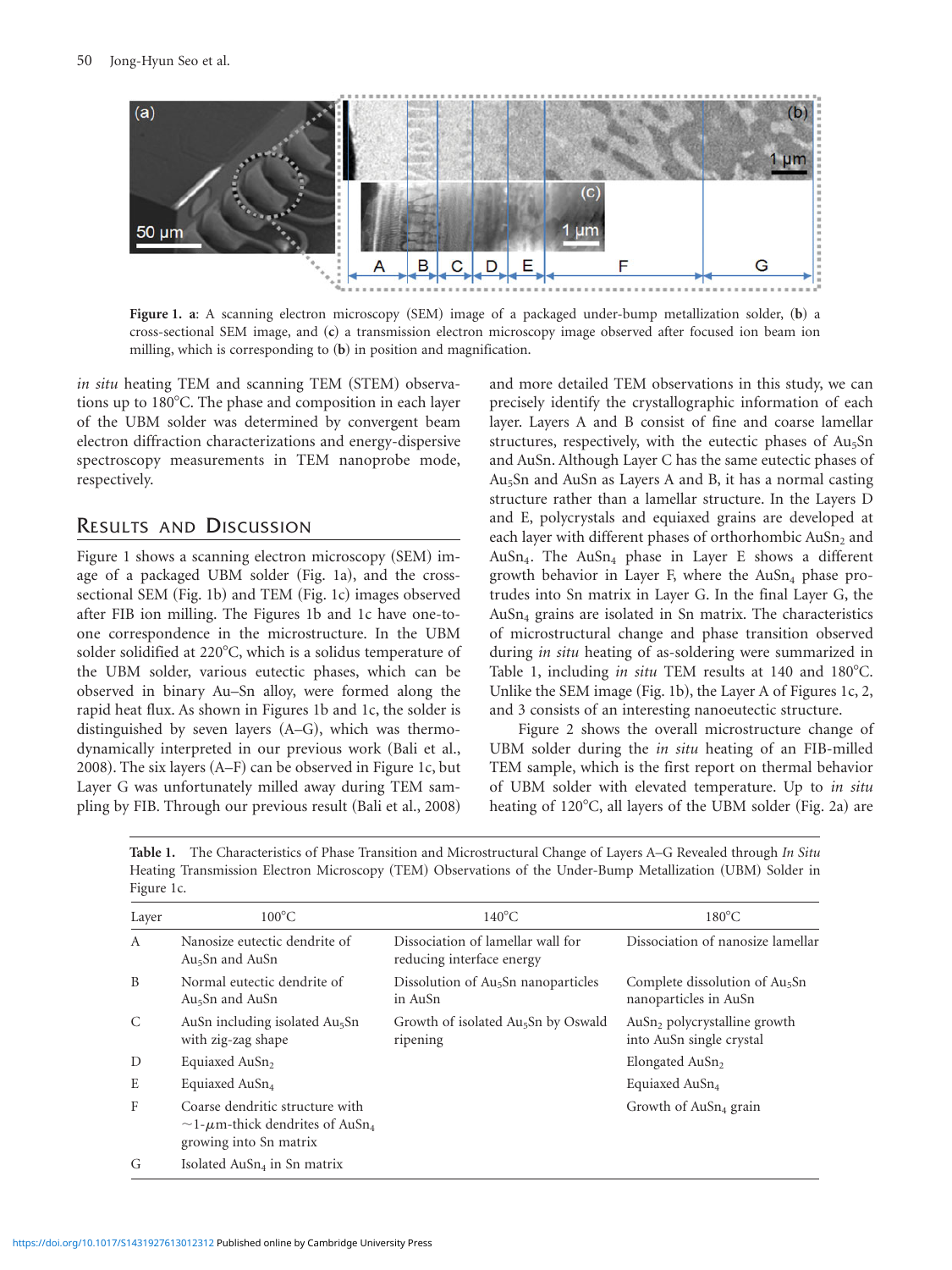

Figure 2. Microstructural change of under-bump metallization solder acquired during *in situ* heating at (a) 100°C, (**b**) 140°C, and (**c**) 180°C.

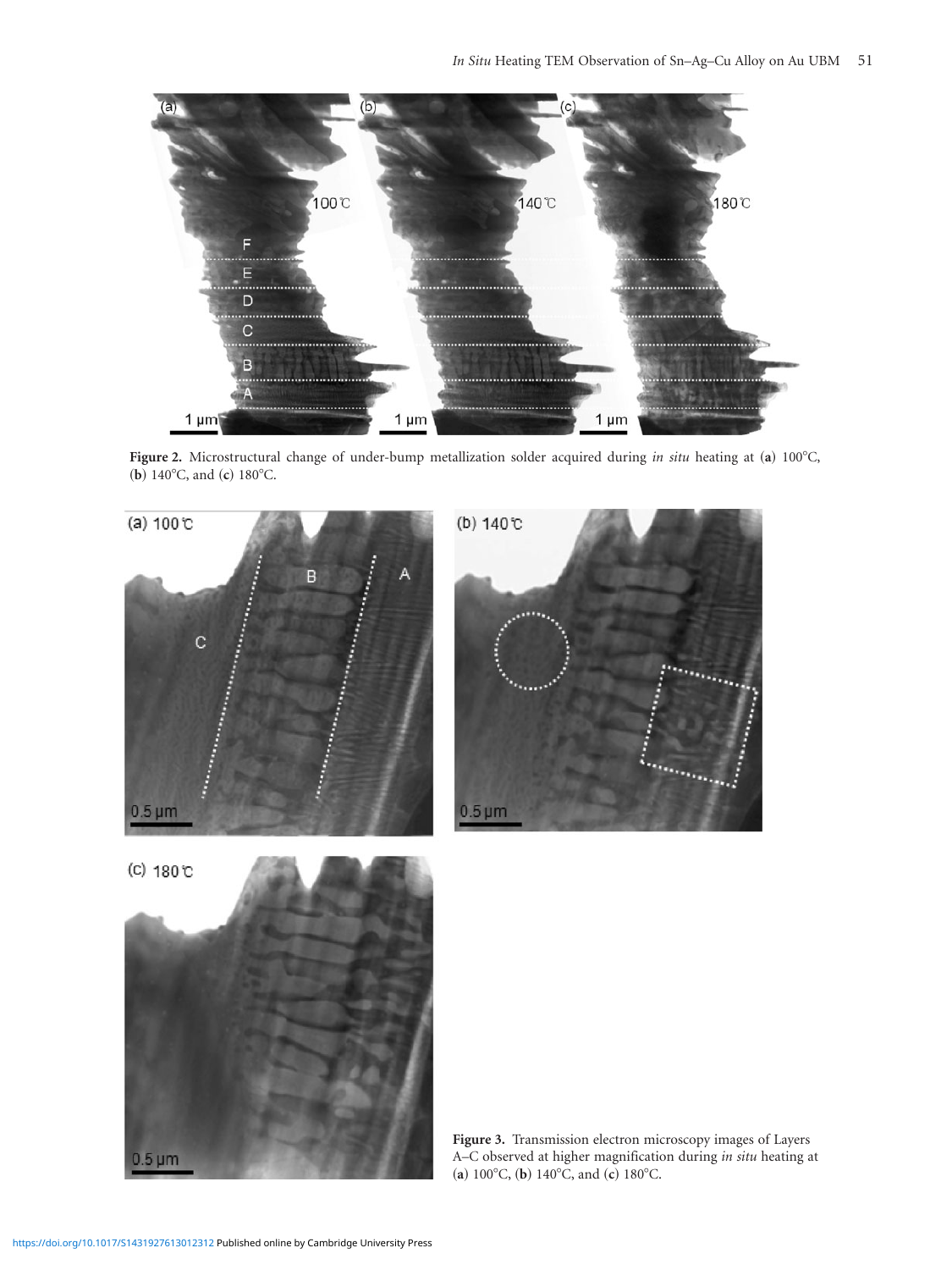

**Figure 4.** Transmission electron microscopy images of Layers E and F observed at higher magnification during *in situ* heating at (a) 100°C, (b) 140°C, and (c) 180°C, (d) high-angle annular dark-field (HAADF) image of (c), which the brighter contrast indicates  $AuSn<sub>4</sub>$  phase and the dark gray contrast is Sn matrix.

scarcely changed from as-solder. A notable small change begins at the nanoeutectic structure of Layer A at  $140^{\circ}$ C (Fig. 2b), but unfortunately it is not observed in the Figure 2b owing to a low magnification (see Fig. 3b for more detail). On the other hand, microstructural change of other layers is negligible. At 180°C, as shown in Figure 2c, all layers show remarkable change. The nanolamellar structure is collapsed and the interfaces between Layers B, C, and D migrate. The detailed observations on the phase and microstructural evolution of each layer during *in situ* heating will be explained in Figures 3 and 4 through TEM and STEM observation.

Figure 3 shows Layers A–C observed at higher TEM magnification during *in situ* heating. Layers A, B, and C consist of two binary phases of AuSn and Au5Sn with different structure, showing a gray contrast for AuSn and a dark contrast for Au<sub>5</sub>Sn. At 100 $^{\circ}$ C (Fig. 3a), Layers A and B consist of a nanoeutectic lamellar structure of AuSn and Au<sub>5</sub>Sn, but Layer A has extremely small interlamellar spacing of 40 nm, compared with thick interlamellar spacing of 250 nm for Layer B. In Layer B, interestingly, the AuSn columnar contains Au<sub>5</sub>Sn nanoparticles distributed like small dark spots, which may be formed from an Au-rich area trapped locally in AuSn owing to rapid quenching. Layer C shows a eutectic structure having Au<sub>5</sub>Sn islands of zig-zag shape in the AuSn phase. The unique eutectic structure

emerges when the contents of Au in AuSn during solidification are low, so that lamellar structure cannot be formed and thereby Au5Sn nanoparticles should be precipitated. The zig-zag shape indicates that crystallographically specific orientation relationship exists between matrix AuSn and precipitated  $Au<sub>5</sub>Sn$  (Bali et al., 2008). At 140°C, the nanoeutectic lamellar structure of the Layer A begins to collapse as shown in a rectangle of Fig. 3b. Even though the lamellar structure of Layer B seems to be more stable than that of Layer A at the same temperature,  $Au<sub>5</sub>Sn$  nanoparticles in lamellar AuSn phase disappear by dissociation of Au<sub>5</sub>Sn and diffusion of the dissociated Au atoms into lamellar walls. On the other hand, Au<sub>5</sub>Sn nanoparticles in Layer C lose the zig-zag shape by the decomposition and diffusion mechanism same as  $Au<sub>5</sub>Sn$  in AuSn of Layer B (indicated by the circle in Fig. 3b). The dissipation mechanism of  $Au<sub>5</sub>Sn$  in Layers B and C is very similar to Oswald ripening phenomena.

At 180°C, the lamellar structure of the Layer A is changed to round shape, of which grains consist of two phases of Au5Sn and AuSn. Interestingly, it seems to harmonize with Layer B by expanding interlamellar spacing. Layer B shows the lamellar structure with a very clear contrast owing to the complete dissipation of Au<sub>5</sub>Sn islands in AuSn. A principal driving force leading to the microstructural change of Layers A–C with increasing temperature was due